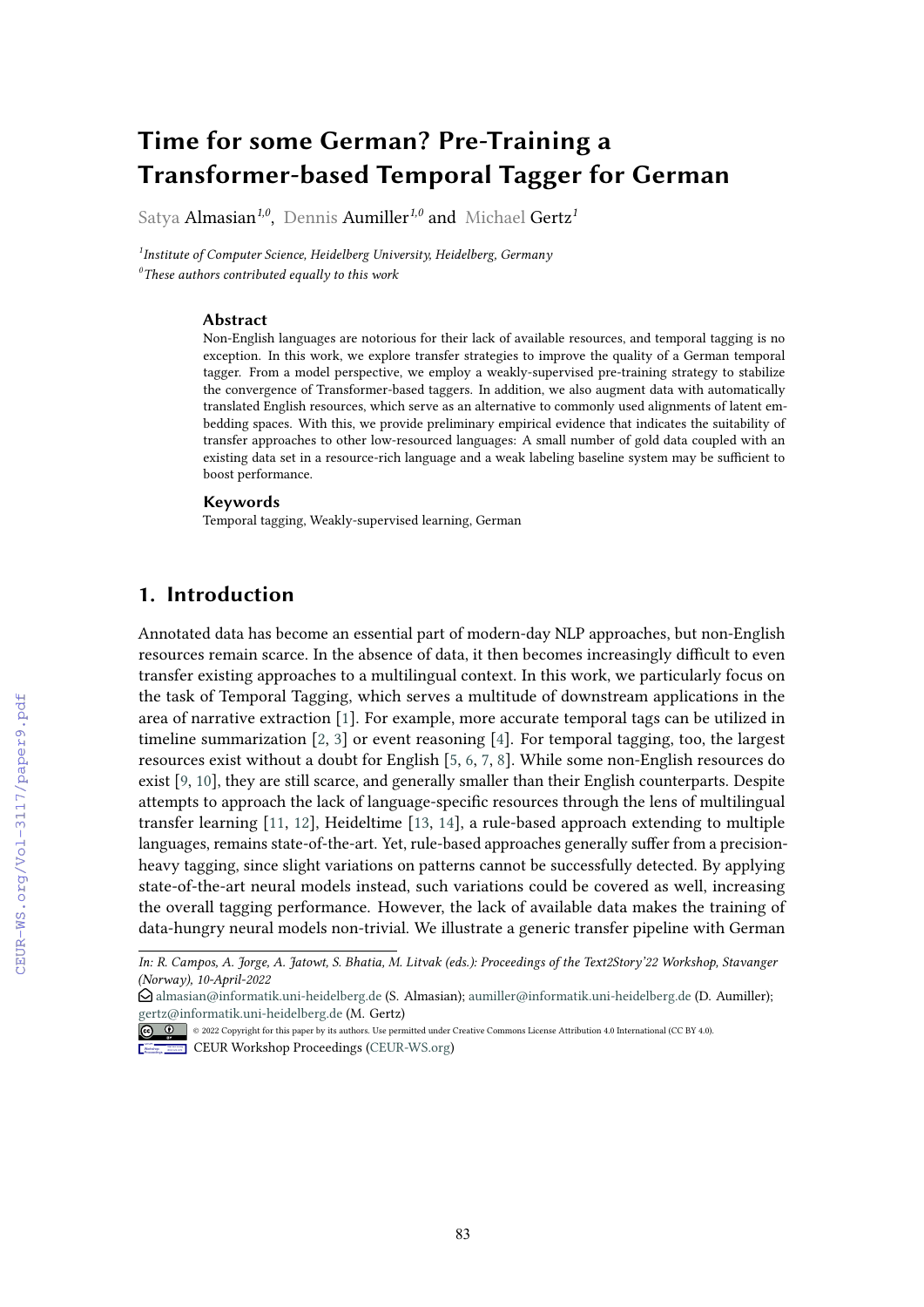as an example of a lower-resource language. By using a combination of automatically labeled data for pre-training and additional translated English data, we boost the amount of available training data. With this augmented corpus, we are able to fine-tune Transformer models that improve temporal tagging performance for German.

# **2. Related Work**

The main reference point for temporal tagging of non-English resources is Heideltime [\[13,](#page-5-0) [14\]](#page-5-1), which provides automatically transduced rules for other languages; the coverage varies depending on the language's syntactic structure. At the same time, they also provide languagespecific rules for a smaller set of languages, including German.

As for datasets, this work relies on the KRAUTS corpus [\[9\]](#page-5-2), which consists of roughly 1*,*100 annotations of Tyrolian and German newspaper articles. WikiwarsDE [\[15\]](#page-5-3) is another Germanspecific resource, yet, the temporal annotations are not available in the current TIMEX3 format, limiting their applicability for recent models.

Approaches dealing with German include Lange et al. [\[11\]](#page-5-4), who experimented with adversarially aligned embeddings. While their method beats the automatically translated rule set of Heideltime, it falls short of the language-specific rule set. With a similar strategy, Starý et al.  $[12]$ fine-tuned a multilingual version of BERT with OntoNotes data. Both works use KRAUTS data for evaluation, and have the advantage of automatically scaling to several target languages, however, at the cost of language-specific performance.

Another notable multilingual dataset is TimeBank [\[16,](#page-6-0) [17,](#page-6-1) [18,](#page-6-2) [19\]](#page-6-3), which covers several languages including French, Italian, Portuguese and Romanian. Taggers in low-resource settings are generally limited, but do exist: TipSem [\[10\]](#page-5-6) and Annotador [\[20\]](#page-6-4) for Spanish, Bosque-T0 [\[21\]](#page-6-5) and the work by Costa and Branco [\[22\]](#page-6-6) for Portuguese, and PET [\[23\]](#page-6-7) for Persian.

# **3. A Transfer Pipeline for Temporal Tagging**

Temporal tagging is the task of identification of temporal expression, classification of the type and sometimes normalization of temporal values. In the work, we focus on identification and classification of expression in four classes defined by TIMEX3 schema, namely DATE, TIME, SET and DURATION. As previously mentioned, language-specific resources tend to perform better than multilingual approaches. Therefore, we set out to construct a language-specific German tagging approach with the help of Transformer-based language models [\[24\]](#page-6-8). We utilize monolingual language models in this work, opposed to previously utilized multilingual networks. Specifically, Chan et al. [\[25\]](#page-6-9) present several iterations of German-specific Transformer networks; we choose the best-performing model, which is based on the ELECTRA [\[26\]](#page-7-0) architecture, namely GELECTRA-large.

However, successfully employing the Transformer networks requires more data than what is available in KRAUTS dataset [\[9\]](#page-5-2). For this purpose, we create a corpus of automatically tagged news articles, using Heideltime's German tagger. This provides around 500*,*000 temporal expressions for an additional "pre-training step", exceeding the available German tagging data by roughly 2*,*000 times, albeit at a lower guarantee of annotation quality.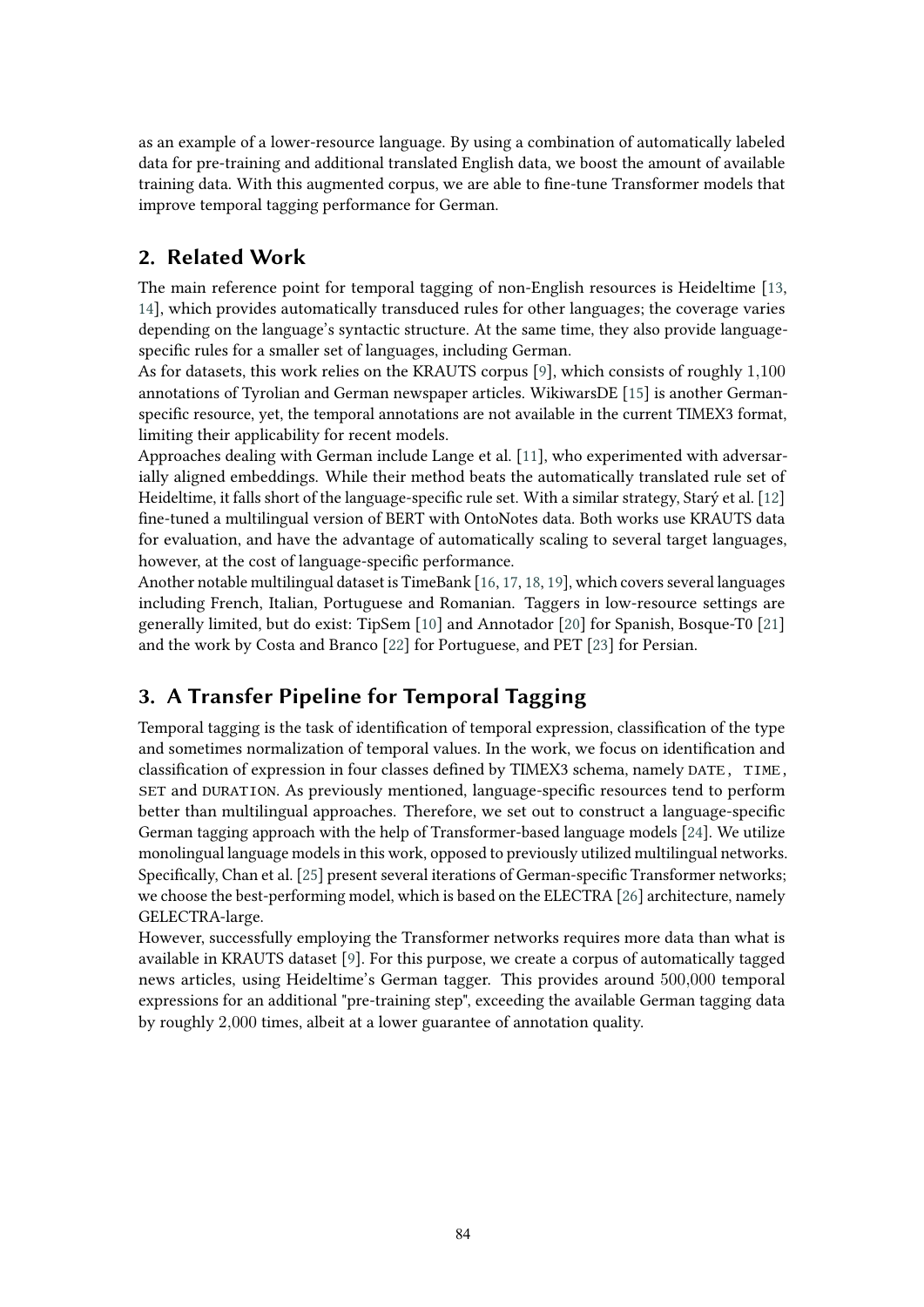### <span id="page-2-1"></span>**Table 1**

|                          | #Does  | #Expressions | <b>DATE</b> | <b>SET</b> | <b>DURATION</b> | <b>TIME</b> |
|--------------------------|--------|--------------|-------------|------------|-----------------|-------------|
| HeideltimeDE train       | 64,299 | 400.824      | 292,388     | 2,502      | 66,867          | 39,067      |
| HeideltimeDE test        | 14.768 | 97.981       | 66.713      | 634        | 13.892          | 16.742      |
| TempEvalDE train         | 256    | 1.782        | 1.455       | 30         | 251             | 30          |
| KRAUTS Dolomiten (train) | 142.   | 587          | 376         | 19         | 94              | 98          |
| KRAUTS Die Zeit (test)   | 50     | 553          | 358         | 39         | 144             | 12          |

Statistics of the training resources with TIMEX3 tag distribution. Note that the values for TempEval refer to tags after automated translation. DATE, SET, DURATION, TIME are the temporal types.

We further experiment with automatically translated English data, based on the TempEval-3 corpus  $[7]$ . Articles were automatically translated with the help of Google Translate<sup>1</sup>, and we were able to retain about 90% of the original annotations in the German version. See Table [1](#page-2-1) for a detailed comparison, including the tag distribution.

# **4. Experiments**

For experimentation, we use the KRAUTS *Dolomiten* subset as the training set, and the *Die Zeit* subset for testing. Further, all models were run on three NVIDIA A100 GPUs using the Adam optimizer and linear weight decay. Pre-training was performed for 4 epochs, with a learning rate of 1*e*-7 and batch size 16 on each GPU and gradient accumulation step of 4, which took approximately 30 hours. Variants with automatically translated TempEval data were trained an additional 8 epochs with batch size 16 and learning rate of 5e-5 on a single GPU before the final fine-tuning on *Dolomiten* for another 8 epochs. All metrics on fine-tuned models are averaged for 3 different random seeds; pre-training was run once without pre-determined random seeds. We use the official TempEval-3 script for computing results, which also works with German texts. TempEval generally differentiates between partial ("*relaxed*") and exact ("*strict*") tagging overlap.

### **4.1. Results**

Table [2](#page-3-0) contains all available results. Note that the adversarially trained model by Lange et al. [\[11\]](#page-5-4) has transferred from English data, and seen no explicit German training data, which explains its lower performance. The mBERT NER model [\[12\]](#page-5-5) does not perform type classification. We identify Heideltime as the best-performing baseline system, where its rule-based nature tends to favor precision over recall.

To investigate the effect of continued pre-training, we report results for both off-the-shelf variants and additionally pre-trained models (denoted by "*p*"). Pre-training was performed on the automatically labeled portion (HeideltimeDE train). "+ temp" denotes fine-tuning on translated TempEval data, and "*+ dolo*" fine-tuning on *Dolomiten* data, respectively. For finetuning on both sets together, we first train for 8 epochs on TempEval data, and then for another 8 epochs on *Dolomiten*.

<span id="page-2-0"></span><sup>1</sup> [translate.google.com,](translate.google.com) accessed: 2022-01-14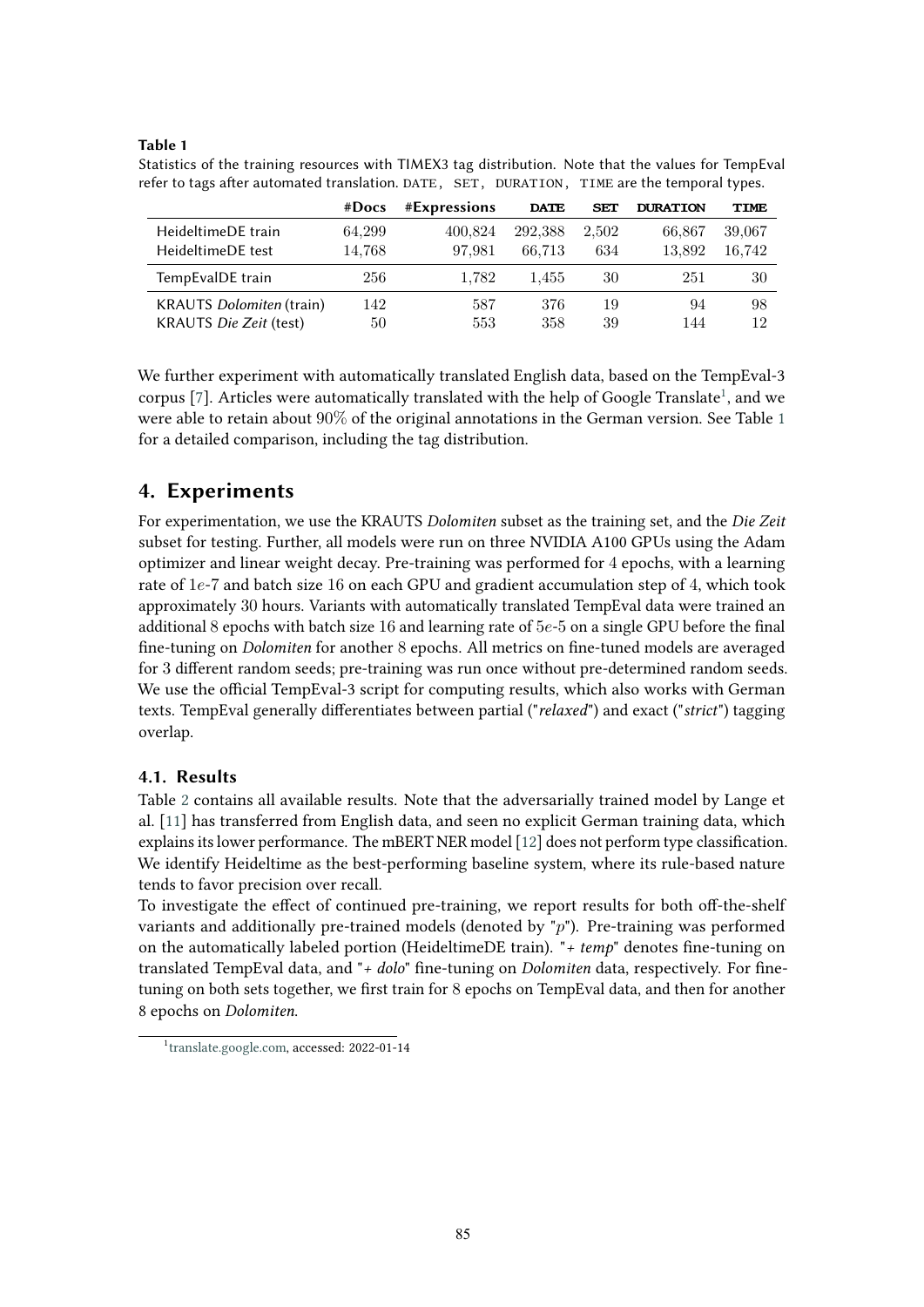### <span id="page-3-0"></span>**Table 2**

Tagging performance on the KRAUTS *Die Zeit* subset; bold highlights indicate best performance. For mBERT results [\[12\]](#page-5-5), it is unclear whether the entire KRAUTS dataset was used instead. Lange et al. [\[11\]](#page-5-4) only report F1 scores for their results, which is why the exact precision and recall scores are unknown. Our own results are averaged across three fine-tuning runs with varying random seeds.

|                                     |       | <b>Strict</b> |        |       | <b>Relaxed</b> |                | <b>Type</b> |
|-------------------------------------|-------|---------------|--------|-------|----------------|----------------|-------------|
| Method                              | $F-1$ | Prec.         | Recall | $F-1$ | Prec.          | Recall         | $F-1$       |
| Heideltime                          | 69.72 | 77.11         | 63.62  | 79.30 | 87.71          | 72.37          | 75.38       |
| Adversarial BERT [11]               | 66.53 | ?             | ?      | 77.82 | $\gamma$       | $\overline{?}$ | 69.04       |
| mBERT NER [12]                      | 43.15 | 53.92         | 35.96  | 64.94 | 64.94          | 54.13          |             |
| $GELECTRA + dolo$                   | 75.51 | 73.06         | 78.13  | 85.88 | 83.09          | 88.87          | 78.96       |
| $GELECTRA + temp + dolo$            | 70.71 | 70.52         | 70.91  | 84.25 | 84.01          | 84.49          | 75.85       |
| $GELECTRA_p$                        | 65.45 | 71.10         | 60.64  | 77.90 | 84.62          | 72.17          | 73.82       |
| $GELECTRAp + dolo$                  | 76.13 | 73.52         | 78.93  | 85.33 | 82.41          | 88.47          | 80.06       |
| GELECTRA <sub>p</sub> + temp + dolo | 75.32 | 74.03         | 76.68  | 86.13 | 84.65          | 87.67          | 79.49       |

Overall, our best model for relaxed matching (86*.*13 F1) is GELECTRA*<sup>p</sup> + temp + dolo*. However, it appears that the automatically translated data is somewhat misleading for strict matches; GELECTRA*<sup>p</sup> + dolo*, which is only trained on *Dolomiten*, has the highest strict match, as well as best type classification performance. Since the teacher, Heideltime, is precision-focused, all pre-trained variants also carry slightly higher precision, implying that the choice of weak labeler for pre-training directly affects the fine-tuning performance as well. Variants without pre-training are in comparison more recall-oriented. It is worth noting that even without any fine-tuning and only pre-training, GELECTRA<sub>p</sub> manages to perform close to Heideltime in terms of F1 scores, which also highlights the cross-domain performance of neural methods. Translations of TempEval data have a deteriorating effect on non-pre-trained models. A possible explanation is that pre-training makes the model more stable and resilient to noisy inputs, which is likely for automatic translation data. Overall, it can be observed that there is no singular top-performing model across all metrics. Depending on user preferences, appropriate models choices can then be made.

We also include results of type classification. Note the highly uneven class distribution, which is present in all datasets and makes prediction performance for rare classes a challenging task. Accessing a larger corpora in pre-training also means more frequently encountering rare class instances, which benefits the type prediction in the final evaluation. Correspondingly, pre-trained models outperform their respective model counterparts without pre-training. Additional training results with GottBERT [\[27\]](#page-7-1) and GELECTRA-base were omitted for the sake of brevity, but exhibited a worse performance than the presented models.

### **4.2. Current Limitations**

Preliminary results indicate that our fine-tuned models are clearly outperforming the baseline tagger in almost every metric. However, it should be noted that the performance without pre-training is already quite good and close to the pre-trained variants. Given the cost of pre-training, this should be considered as a potential trade-off.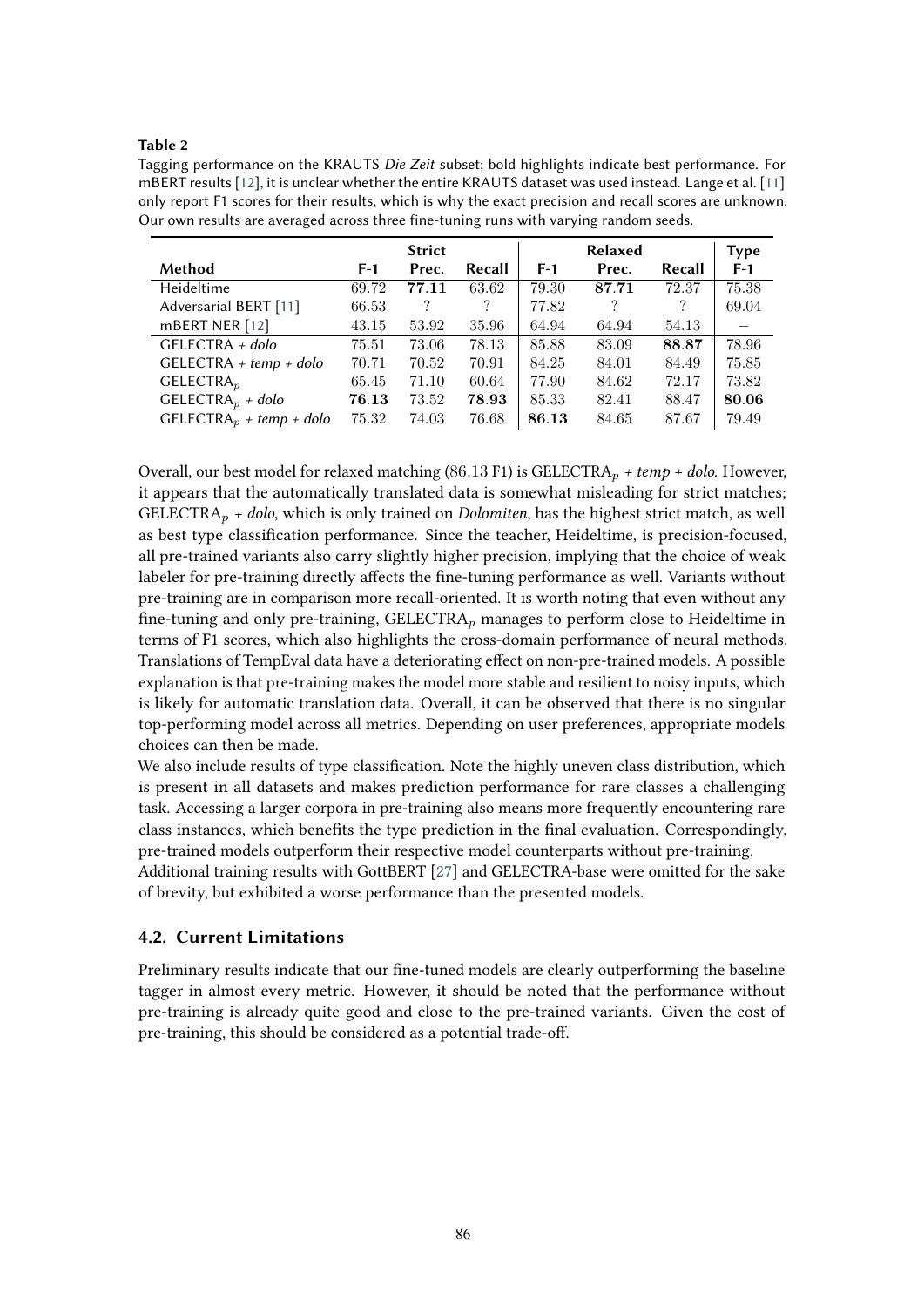Further, we want to point out the high similarity between German and English. This is particularly relevant for automatically translated resources, where it is much easier to obtain additional high-quality annotations through automated translation.

Finally, the approach still relies on existing resources for the final fine-tuning, which includes both existing monolingual models and datasets. However, we suspect multilingual models would also be suitable after sufficient task-specific pre-training, which makes monolingual models less of a requirement. As for data, the 500 tags used for fine-tuning seem already sufficient to learn a decent system on top of a base model, which is promising for other languages without existing annotations.

# **5. Conclusion and Future Work**

In this work, we have introduced a generic way to fine-tune language-specific temporal taggers, demonstrated at the example of a German tagger. While there are limitations to the current approach, we successfully demonstrate surpassing the current state-of-the-art tagger for German, which is a promising start.

For future work, we are planning to investigate patterns of incorrect labels to determine areas of improvement, and employ bootstrapping with semi-supervised learning to further increase the tagging accuracy for precision-heavy model variants.

# **References**

- [1] R. Campos, G. Dias, A. M. Jorge, A. Jatowt, Survey of temporal information retrieval and related applications, ACM Comput. Surv. 47 (2014) 15:1–15:41. URL: [https://doi.org/10.](https://doi.org/10.1145/2619088) [1145/2619088.](https://doi.org/10.1145/2619088) doi:[10.1145/2619088](http://dx.doi.org/10.1145/2619088).
- [2] P. Hausner, D. Aumiller, M. Gertz, Time-centric exploration of court documents, in: R. Campos, A. M. Jorge, A. Jatowt, S. Bhatia (Eds.), Proceedings of Text2Story - Third Workshop on Narrative Extraction From Texts co-located with 42nd European Conference on Information Retrieval, Text2Story@ECIR 2020, Lisbon, Portugal, April 14th, 2020 [online only], volume 2593 of *CEUR Workshop Proceedings*, CEUR-WS.org, 2020, pp. 31–37. URL: [http://ceur-ws.org/Vol-2593/paper4.pdf.](http://ceur-ws.org/Vol-2593/paper4.pdf)
- [3] P. Hausner, D. Aumiller, M. Gertz, Ticco: Time-centric content exploration, in: M. d'Aquin, S. Dietze, C. Hauff, E. Curry, P. Cudré-Mauroux (Eds.), CIKM '20: The 29th ACM International Conference on Information and Knowledge Management, Virtual Event, Ireland, October 19-23, 2020, ACM, 2020, pp. 3413–3416. doi:[10.1145/3340531.3417432](http://dx.doi.org/10.1145/3340531.3417432).
- [4] S. Vashishtha, A. Poliak, Y. K. Lal, B. Van Durme, A. S. White, Temporal reasoning in natural language inference, in: Findings of the Association for Computational Linguistics: EMNLP 2020, Association for Computational Linguistics, Online, 2020, pp. 4070–4078. URL: [https://](https://aclanthology.org/2020.findings-emnlp.363) [aclanthology.org/2020.](https://aclanthology.org/2020.findings-emnlp.363)findings-emnlp.363.  $\frac{doi:10.18653}{v1^{2020} \cdot \text{findings-embp}}$ . [363](http://dx.doi.org/10.18653/v1/2020.findings-emnlp.363).
- [5] M. Verhagen, R. Gaizauskas, F. Schilder, M. Hepple, G. Katz, J. Pustejovsky, SemEval-2007 Task 15: TempEval Temporal Relation Identification, in: Proceedings of the Fourth International Workshop on Semantic Evaluations (SemEval-2007), Association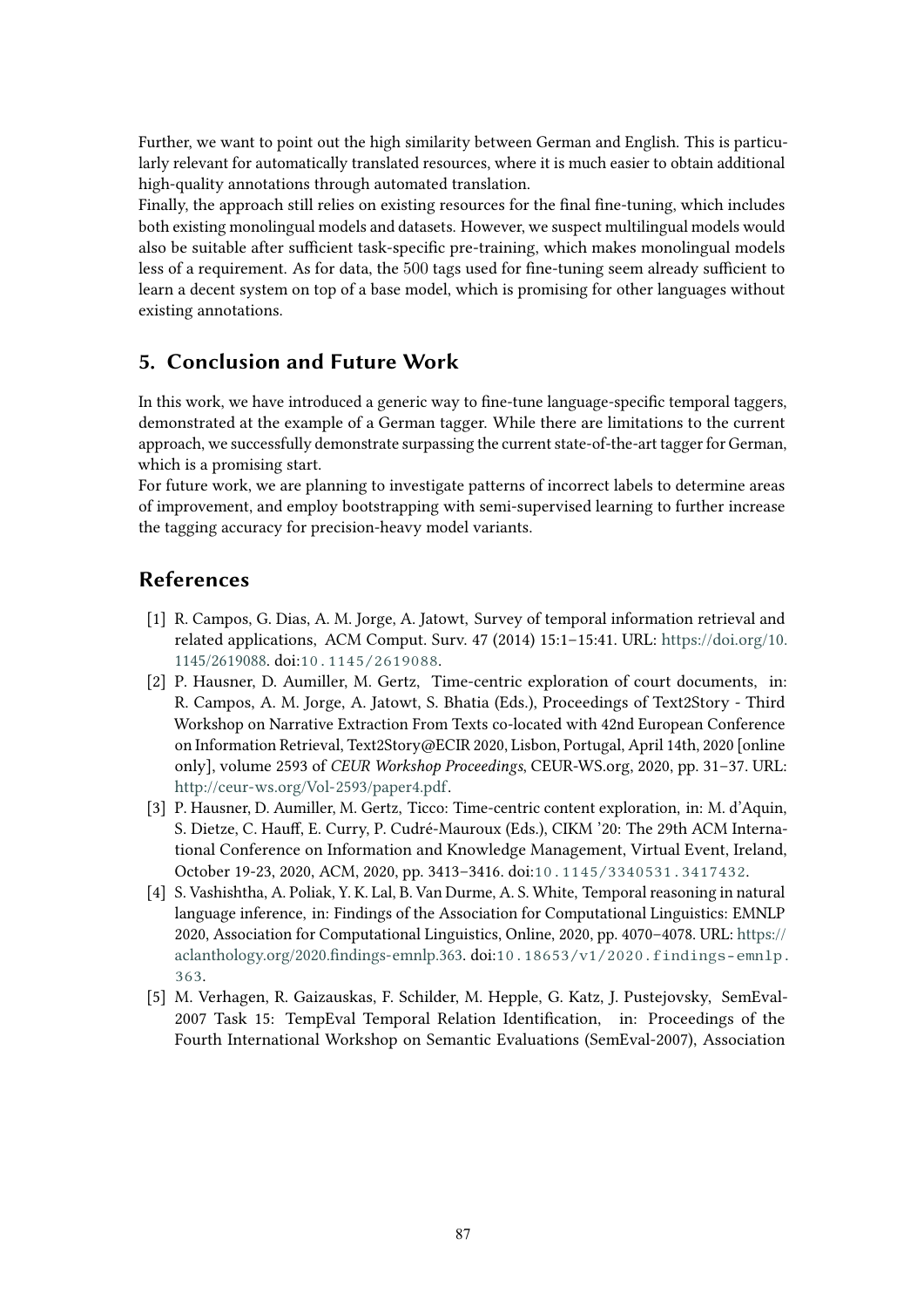for Computational Linguistics, Prague, Czech Republic, 2007, pp. 75–80. URL: [https:](https://www.aclweb.org/anthology/S07-1014) [//www.aclweb.org/anthology/S07-1014.](https://www.aclweb.org/anthology/S07-1014)

- [6] M. Verhagen, R. Saurí, T. Caselli, J. Pustejovsky, SemEval-2010 task 13: TempEval-2, in: Proceedings of the 5th International Workshop on Semantic Evaluation, Association for Computational Linguistics, Uppsala, Sweden, 2010, pp. 57–62. URL: [https://www.aclweb.](https://www.aclweb.org/anthology/S10-1010) [org/anthology/S10-1010.](https://www.aclweb.org/anthology/S10-1010)
- <span id="page-5-7"></span>[7] N. UzZaman, H. Llorens, L. Derczynski, J. Allen, M. Verhagen, J. Pustejovsky, SemEval-2013 Task 1: TempEval-3: Evaluating Time Expressions, Events, and Temporal Relations, in: Second Joint Conference on Lexical and Computational Semantics (\*SEM), Volume 2: Proceedings of the Seventh International Workshop on Semantic Evaluation (SemEval 2013), Association for Computational Linguistics, Atlanta, Georgia, USA, 2013, pp. 1–9. URL: [https://www.aclweb.org/anthology/S13-2001.](https://www.aclweb.org/anthology/S13-2001)
- [8] X. Zhong, A. Sun, E. Cambria, Time Expression Analysis and Recognition Using Syntactic Token Types and General Heuristic Rules, in: Proceedings of the 55th Annual Meeting of the Association for Computational Linguistics (Volume 1: Long Papers), Association for Computational Linguistics, Vancouver, Canada, 2017, pp. 420–429. URL: [https://www.](https://www.aclweb.org/anthology/P17-1039) [aclweb.org/anthology/P17-1039.](https://www.aclweb.org/anthology/P17-1039) doi:[10.18653/v1/P17-1039](http://dx.doi.org/10.18653/v1/P17-1039).
- <span id="page-5-2"></span>[9] J. Strötgen, A. Minard, L. Lange, M. Speranza, B. Magnini, KRAUTS: A german temporally annotated news corpus, in: Proceedings of the Eleventh International Conference on Language Resources and Evaluation, LREC 2018, Miyazaki, Japan, May 7-12, 2018, European Language Resources Association (ELRA), 2018.
- <span id="page-5-6"></span>[10] H. Llorens, E. Saquete, B. Navarro, Tipsem (english and spanish): Evaluating crfs and semantic roles in tempeval-2, in: Proceedings of the 5th International Workshop on Semantic Evaluation, SemEval@ACL 2010, Uppsala University, Uppsala, Sweden, July 15-16, 2010, The Association for Computer Linguistics, 2010, pp. 284–291. URL: [https:](https://aclanthology.org/S10-1063/) [//aclanthology.org/S10-1063/.](https://aclanthology.org/S10-1063/)
- <span id="page-5-4"></span>[11] L. Lange, A. Iurshina, H. Adel, J. Strötgen, Adversarial Alignment of Multilingual Models for Extracting Temporal Expressions from Text, in: Proceedings of the 5th Workshop on Representation Learning for NLP, Association for Computational Linguistics, Online, 2020, pp. 103–109. URL: [https://www.aclweb.org/anthology/2020.repl4nlp-1.14.](https://www.aclweb.org/anthology/2020.repl4nlp-1.14) doi:[10.18653/](http://dx.doi.org/10.18653/v1/2020.repl4nlp-1.14) [v1/2020.repl4nlp-1.14](http://dx.doi.org/10.18653/v1/2020.repl4nlp-1.14).
- <span id="page-5-5"></span>[12] M. Starý, Z. Neverilová, J. Valcík, Multilingual recognition of temporal expressions, in: The 14th Workshop on Recent Advances in Slavonic Natural Languages Processing, RASLAN 2020, Brno (on-line), Czech Republic, December 8-10, 2020, Tribun EU, 2020, pp. 67–78. URL: http://nlp.fi[.muni.cz/raslan/2020/paper2.pdf.](http://nlp.fi.muni.cz/raslan/2020/paper2.pdf)
- <span id="page-5-0"></span>[13] J. Strötgen, M. Gertz, HeidelTime: High Quality Rule-Based Extraction and Normalization of Temporal Expressions, in: Proceedings of the 5th International Workshop on Semantic Evaluation, Association for Computational Linguistics, Uppsala, Sweden, 2010, pp. 321–324. URL: [https://www.aclweb.org/anthology/S10-1071.](https://www.aclweb.org/anthology/S10-1071)
- <span id="page-5-1"></span>[14] J. Strötgen, M. Gertz, A Baseline Temporal Tagger for all Languages, in: Proceedings of the 2015 Conference on Empirical Methods in Natural Language Processing, Association for Computational Linguistics, Lisbon, Portugal, 2015, pp. 541–547. URL: [https://www.](https://www.aclweb.org/anthology/D15-1063) [aclweb.org/anthology/D15-1063.](https://www.aclweb.org/anthology/D15-1063) doi:[10.18653/v1/D15-1063](http://dx.doi.org/10.18653/v1/D15-1063).
- <span id="page-5-3"></span>[15] J. Strötgen, M. Gertz, Wikiwarsde: A german corpus of narratives annotated with temporal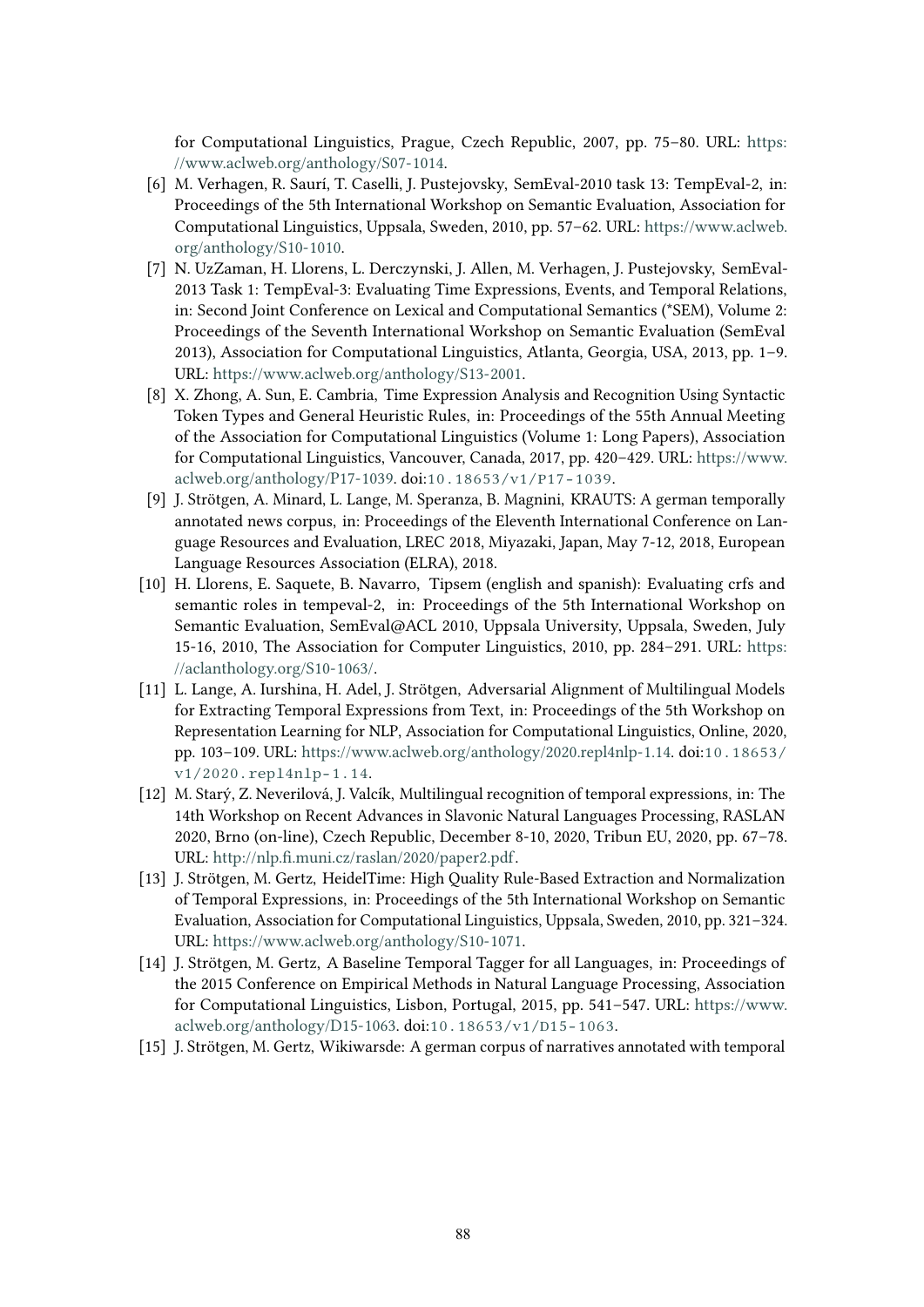expressions, in: Proceedings of the conference of the German society for computational linguistics and language technology (GSCL 2011), Citeseer, 2011, pp. 129–134.

- <span id="page-6-0"></span>[16] A. Bittar, P. Amsili, P. Denis, L. Danlos, French timebank: An iso-timeml annotated reference corpus, in: The 49th Annual Meeting of the Association for Computational Linguistics: Human Language Technologies, Proceedings of the Conference, 19-24 June, 2011, Portland, Oregon, USA - Short Papers, The Association for Computer Linguistics, 2011, pp. 130–134. URL: [https://aclanthology.org/P11-2023/.](https://aclanthology.org/P11-2023/)
- <span id="page-6-1"></span>[17] T. Caselli, V. B. Lenzi, R. Sprugnoli, E. Pianta, I. Prodanof, Annotating events, temporal expressions and relations in italian: the it-timeml experience for the ita-timebank, in: Proceedings of the Fifth Linguistic Annotation Workshop, LAW 2011, June 23-24, 2011, Portland, Oregon, USA, The Association for Computer Linguistics, 2011, pp. 143–151. URL: [https://aclanthology.org/W11-0418/.](https://aclanthology.org/W11-0418/)
- <span id="page-6-2"></span>[18] F. Costa, A. Branco, Timebankpt: A timeml annotated corpus of portuguese, in: Proceedings of the Eighth International Conference on Language Resources and Evaluation, LREC 2012, Istanbul, Turkey, May 23-25, 2012, European Language Resources Association (ELRA), 2012, pp. 3727–3734. URL: [http://www.lrec-conf.org/proceedings/lrec2012/summaries/246.html.](http://www.lrec-conf.org/proceedings/lrec2012/summaries/246.html)
- <span id="page-6-3"></span>[19] C. Forascu, D. Tufis, Romanian timebank: An annotated parallel corpus for temporal information, in: Proceedings of the Eighth International Conference on Language Resources and Evaluation, LREC 2012, Istanbul, Turkey, May 23-25, 2012, European Language Resources Association (ELRA), 2012, pp. 3762–3766. URL: [http://www.lrec-conf.org/proceedings/](http://www.lrec-conf.org/proceedings/lrec2012/summaries/770.html) [lrec2012/summaries/770.html.](http://www.lrec-conf.org/proceedings/lrec2012/summaries/770.html)
- <span id="page-6-4"></span>[20] M. Navas-Loro, V. Rodríguez-Doncel, Annotador: a temporal tagger for spanish, J. Intell. Fuzzy Syst. 39 (2020) 1979–1991. URL: [https://doi.org/10.3233/JIFS-179865.](https://doi.org/10.3233/JIFS-179865) doi:[10.3233/](http://dx.doi.org/10.3233/JIFS-179865) [JIFS-179865](http://dx.doi.org/10.3233/JIFS-179865).
- <span id="page-6-5"></span>[21] L. Real, A. Rademaker, F. Chalub, V. de Paiva, Towards temporal reasoning in portuguese, in: Proceedings of the LREC2018 Workshop Linked Data in Linguistics, 2018.
- <span id="page-6-6"></span>[22] F. Costa, A. Branco, Extracting temporal information from portuguese texts, in: Computational Processing of the Portuguese Language - 10th International Conference, PROPOR 2012, Coimbra, Portugal, April 17-20, 2012. Proceedings, volume 7243 of *Lecture Notes in Computer Science*, Springer, 2012, pp. 99–105. URL: [https://doi.org/10.1007/](https://doi.org/10.1007/978-3-642-28885-2_11) 978-3-642-28885-2 11. doi:10.1007/978-3-642-28885-2\ 11.
- <span id="page-6-7"></span>[23] Y. Yaghoobzadeh, G. Ghassem-Sani, S. A. Mirroshandel, M. Eshaghzadeh, Iso-timeml event extraction in persian text, in: COLING 2012, 24th International Conference on Computational Linguistics, Proceedings of the Conference: Technical Papers, 8-15 December 2012, Mumbai, India, Indian Institute of Technology Bombay, 2012, pp. 2931–2944. URL: [https://aclanthology.org/C12-1179/.](https://aclanthology.org/C12-1179/)
- <span id="page-6-8"></span>[24] A. Vaswani, N. Shazeer, N. Parmar, J. Uszkoreit, L. Jones, A. N. Gomez, L. Kaiser, I. Polosukhin, Attention is all you need, in: I. Guyon, U. von Luxburg, S. Bengio, H. M. Wallach, R. Fergus, S. V. N. Vishwanathan, R. Garnett (Eds.), Advances in Neural Information Processing Systems 30: Annual Conference on Neural Information Processing Systems 2017, December 4-9, 2017, Long Beach, CA, USA, 2017, pp. 5998–6008. URL: [https://proceedings.](https://proceedings.neurips.cc/paper/2017/hash/3f5ee243547dee91fbd053c1c4a845aa-Abstract.html) [neurips.cc/paper/2017/hash/3f5ee243547dee91fbd053c1c4a845aa-Abstract.html.](https://proceedings.neurips.cc/paper/2017/hash/3f5ee243547dee91fbd053c1c4a845aa-Abstract.html)
- <span id="page-6-9"></span>[25] B. Chan, S. Schweter, T. Möller, German's next language model, in: Proceedings of the 28th International Conference on Computational Linguistics, International Committee on